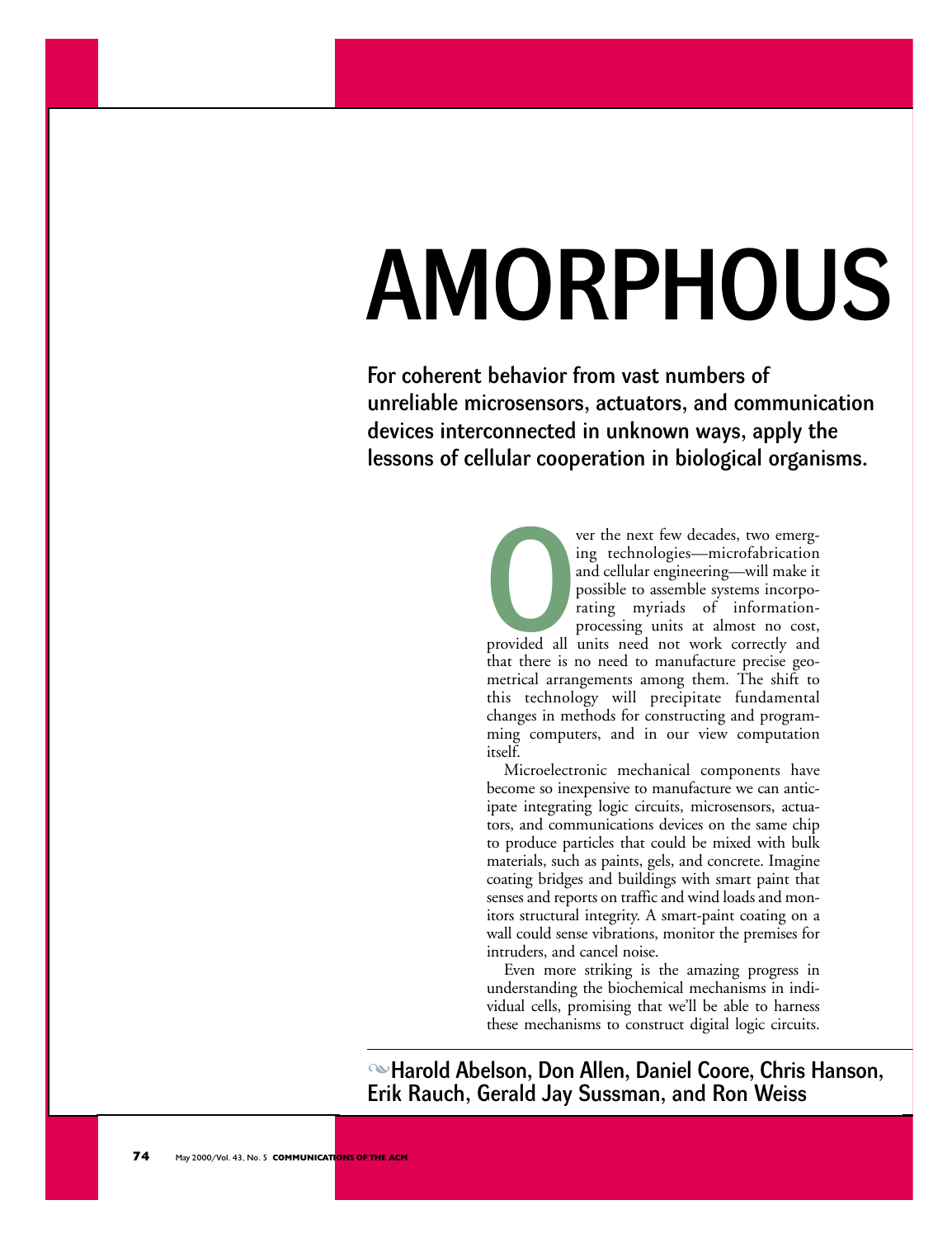## **COMPUTING**

Imagine a discipline of cellular engineering that tailor-makes biological cells to function as sensors and actuators, as programmable delivery vehicles for pharmaceuticals, or as chemical factories for the assembly of nanoscale structures. The ability to fabricate such systems seems within our reach, even if it is not yet within our grasp.

Yet fabrication is only part of the story. Digital computers have always been constructed to behave as precise arrangements of reliable parts, and almost all techniques for organizing computations depend on this precision and reliability. We can envision producing vast quantities of individual computing elements—whether microfabricated particles or engineered cells—but we have few ideas for programming them effectively. The opportunity to exploit these new technologies poses a broad conceptual challenge—the challenge of *amorphous computing*. How can prespecified, coherent behavior be engineered from the cooperation of vast numbers of unreliable parts interconnected in unknown, irregular, and time-varying ways?

One critical task is to identify appropriate organizing principles and programming methodologies for controlling amorphous systems. The growth of form in biological organisms demonstrates that welldefined shapes and functional structures can develop through the interaction of cells under the control of a genetic program, even though the precise arrangements and numbers of the individual cells are variable. Accordingly, we discuss some ideas for controlling amorphous systems, especially the hints from biology. We turn to biology not just as a metaphor, but as an actual implementation technology for amorphous systems by means of "cellular computing," which constructs logic circuits within living cells.

#### **Programming Paradigms for Amorphous Systems**

An amorphous computing medium is a system of irregularly placed, asynchronous, locally interacting computing elements. We can model this medium as a collection of "computational particles" sprinkled irregularly on a surface or mixed throughout a volume. The particles are possibly faulty, sensitive to the environment, and may produce actions. In general, the individual particles may be mobile, but the

| Figure 1. A program in the growing-point language.                                 |
|------------------------------------------------------------------------------------|
| (define-growing-point (make-red-branch length)<br>(material red-stuff)<br>(size 5) |
| (tropism (and (away-from red-pheromone)                                            |
| (and (keep-constant pheromone-1)                                                   |
| $(keep-constant phenomenone-2))$ )                                                 |
| (avoids green-pheromone)                                                           |
| (actions                                                                           |
| (secrete 2 red-pheromone)                                                          |
| (when $((<$ length 1)                                                              |
| $($ terminate $)$ )                                                                |
| (default                                                                           |
| $(propause (- length 1)))))$                                                       |

initial programming explorations described here do not address this possibility.

Each particle has modest computing power and a modest amount of memory. The particles are not synchronized, although we assume they compute at similar speeds, since they are all fabricated by the same process. The particles are all programmed identically, although each one has means for storing local state and for generating random numbers. In general, the particles do not have any a priori knowledge of their positions or orientations.

George Homsy, Thomas F. Knight, Jr., Radhika Nagpal,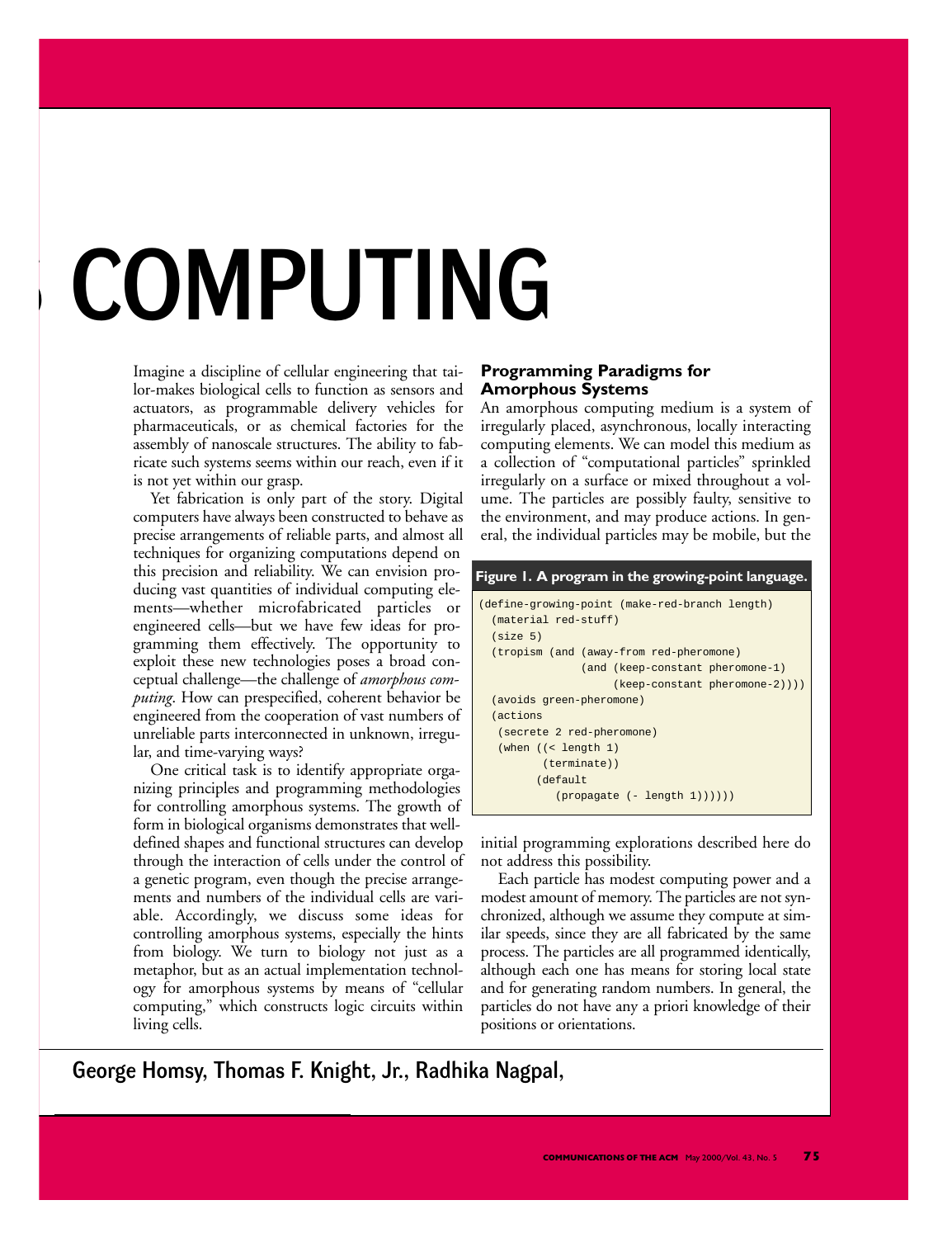Each particle can communicate with a few nearby neighbors. In amorphous systems of microfabricated components, the particles may communicate via short-distance radio, and bioengineered cells may communicate by chemical means. For our purposes here, we assume there is some communication radius *r* that is large compared to the size of individual particles and small compared to the size of the entire area or volume, and that two particles can communicate if they are within distance *r*.

We assume that the number of particles is very large. Thus, the entire amorphous medium can be regarded as a massively parallel computing system, and previous investigations into massively parallel computing, such as research in cellular automata, is a source of ideas for dealing with amorphous systems. Amorphous computing presents a greater challenge than cellular automata, however, because its mechanisms must be independent of the detailed configuration and reliability of the individual particles. For example, smart paint should be able to determine geometric tance *nr* away. The quality of this estimate depends on the distribution of the particles. Such relations have been studied extensively in investigations of packetradio networks [6]. For particles on a surface, one can produce 2D coordinate systems by propagating waves from two anchors. Using three anchors establishes a triangular coordinate system with better accuracy, especially when augmented by smoothing techniques [9].

Wave propagation with hop counts is evocative of the gradients formed by chemical diffusion believed to play a role in biological pattern formation. Correspondingly, we can attempt to organize amorphous processes by mimicking gradient phenomena observed in biology.

As an example, we can use diffusion waves to produce regions of controlled size, simply by having the particles relay the message if the hop count is below a designated bound. Once a region is generated in this way, we can use it to control the growth of other regions. For instance, two particles A and B might each produce a diffusion wave, but the wave from B

## > We turn to biology not just as a metaphor, but as an actual implementation technology for amorphous systems by means of "cellular computing."

properties of the surface it coats—without initial knowledge of the positions of the paint's computational particles.

Another source of ideas may be research into selforganizing systems exhibiting how coherent behaviors of large-scale systems can "emerge" from the purely local interactions of individual particles. Amorphous computing might exploit similar phenomena, but it is not our goal to study the principles of self-organization per se. As engineers, we have to learn to construct systems so they end up organized to behave as we a priori intend, not merely as they happen to evolve.

*Wave propagation.* To get a sense of what it would be like to program an amorphous system, consider a simple process of wave propagation. An initial "anchor" particle, chosen by a cue from the environment or by generating a random value, broadcasts a message to each of its neighbors. These neighbors propagate the message to their neighbors, and so on, to create a diffusion wave that spreads throughout the system. The message can contain a hop count that each particle can store and increment before rebroadcasting, ignoring any subsequent higher values to prevent the wave from propagating backward.

The hop counts provide estimates of distance from the anchor; a point reached in *n* steps is roughly discould be relayed only by particles that have not seen the wave from A. Drawing on a biological metaphor, we might interpret this phenomena as saying that A generates a wave that "inhibits the growth" that has started from B. In a slightly more elaborate program, the B-wave might be relayed only by the particle located in each neighborhood closest to A (as measured by the A-wave). Our biological metaphor might interpret this situation by explaining that the region growing from B has a "tropism" attracting it toward A.

These diffusion wave mechanisms are wellmatched to amorphous computing, because the gross phenomena of growth, inhibition, and tropism are insensitive to the precise arrangement of the individual particles, as long as the distribution is reasonably dense. In addition, if individual particles do not function or stop broadcasting, the result does not change much, so long as there are sufficiently many particles.

*From wave propagation to pattern formation.* Based on this kind of cartoon caricature of biological development, the author Coore developed a programming language called the growing-point language (GPL) that enables programmers to specify complex patterns, such as the interconnect topology of an electronic circuit [2]. The specification is compiled into a state machine for the computational particles in an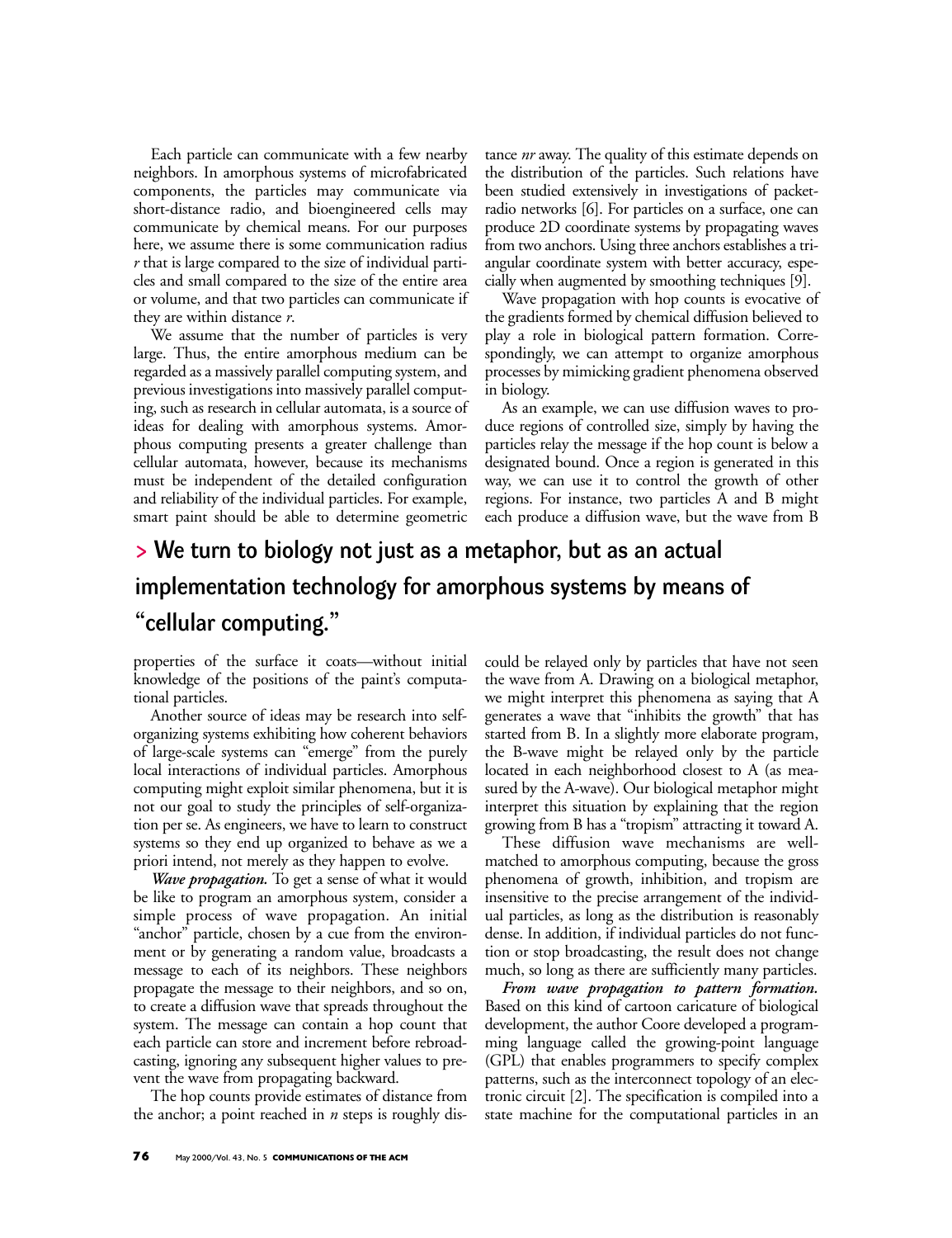**Figure 2. Evolution of a complex design—the connection graph of a chain of CMOS inverters—being generated by a program in Coore's growing-point language. (a) An initial "poly" growth divides to form two branches growing toward "Vdd" and "ground." (b) The branches start moving horizontally and sprout pieces of "diffusion." (c) The completed chain of inverters.**



called make-red-branch that takes one parameter called length. This growing point "grows" material called red-stuff in a band of size 5. It causes each particle it moves through to set a state bit that identifies the particle as red-stuff and also causes the particle to propagate a wave of extent 5 hops that similarly converts nearby particles to be redstuff. The growing point moves according to a tropism that directs it away from higher concentrations of red-pheromone in such a way that the concentrations of pheromone-1 and pheromone-2 are kept constant, so as to avoid any source of greenpheromone. All particles that are red-stuff secrete red-pheromone; consequently, the growing point tends to move away from the material it has already laid down. The value of the length parameter deter-

amorphous medium. All of the particles have the same program. As a result of the program, the particles "differentiate" into components of the pattern.

Coore's language represents processes in terms of the botanical metaphor of "growing points." A growing point is an activity of a group of neighboring computational particles that can be propagated to an overlapping neighborhood. Growing points can split, die off, or merge with other growing points. As a growing point passes through a neighborhood, it may modify the states of the particles it visits. We can interpret this state modification as the growing point laying down a particular material as it passes. The growing point may be sensitive to particular diffused messages, and in propagating itself, it may exhibit a tropism toward or away from a source, or move in a way that attempts to keep constant the "concentration" of some diffused message. Particles representing particular materials may "secrete" appropriate diffusible messages that attract or repel specific growing points.

Figure 1 shows a fragment of a program written in GPL; the program defines a growing point process mines how many steps the growing point moves.

Notice how this language encourages the programmer to think in terms of abstract entities, like growing points and pheromones. The GPL compiler translates these high-level programs into an identical set of directives for each of the individual computational particles. The directives are supported by the GPL runtime system running on each particle. In effect, the growing point abstraction provides a serial conceptualization of the underlying parallel computation.

Figure 2(a) shows the first stages of a pattern being generated by a program in GPL. For simplicity, we assume the horizontal bands at the top and bottom were generated earlier, and that an initial growing point is at the left. Growth proceeds, following a tropism that tries to stay equidistant from the top and bottom bands. After a short while, the initial growing point splits in two; one branch of growth is attracted toward the top, and one is attracted toward the bottom. Figure 2(b) shows the process somewhat further along; the two branches, which are repelled by shortrange pheromones secreted by the top and bottom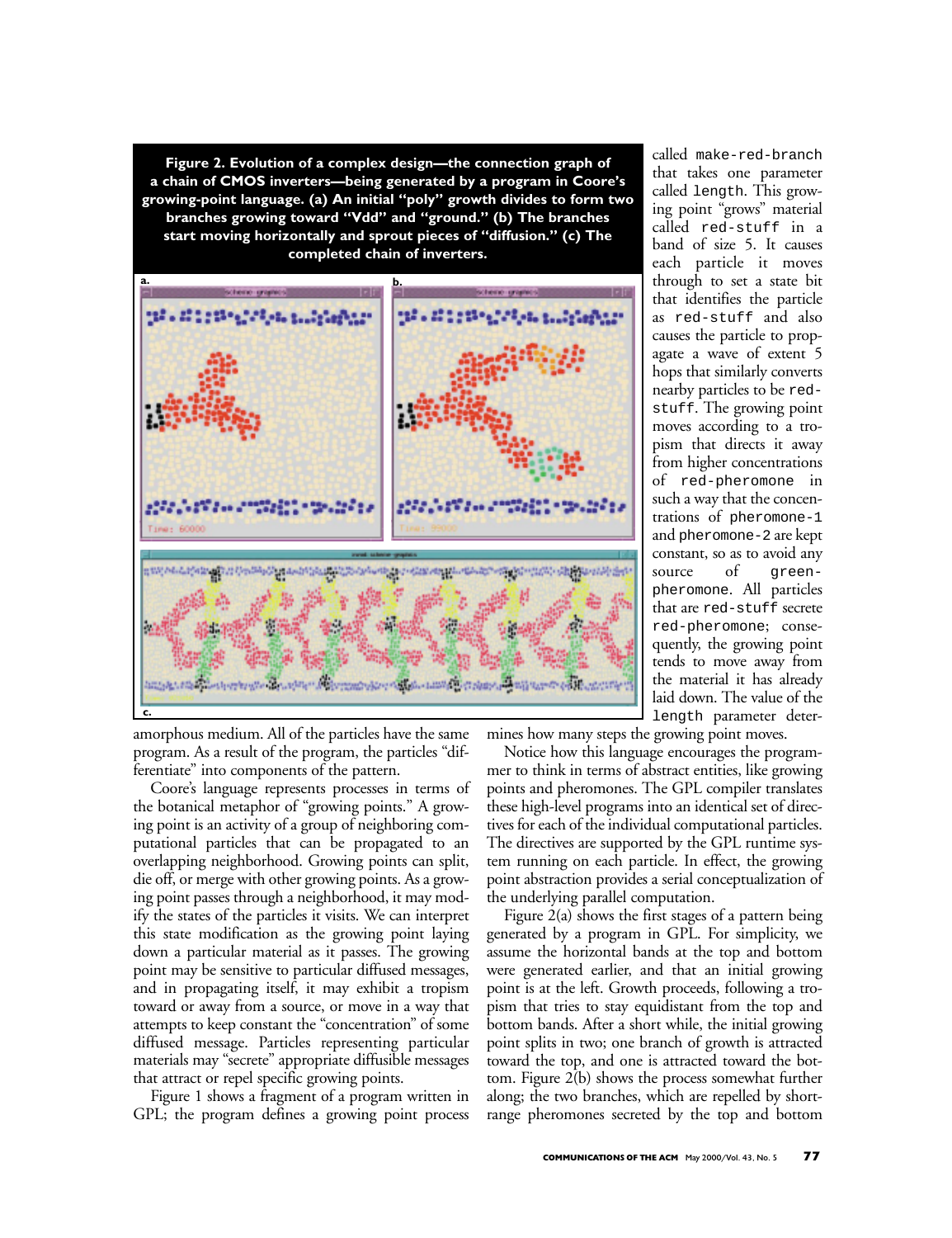

bands, start moving horizontally. They also change the kind of material they lay down.

Figure 2(c) shows the process evolved even further, producing an elaborate shape. That shape is the layout of a chain of complementary metal-oxide semiconductor (CMOS) inverters, where the different colored regions represent structures in the various layers of standard CMOS technology: metal, polysilicon, and diffusion. The program specifying the shape is only a few paragraphs long; the resulting state machine for the individual particles requires only about 20 states. Coore has demonstrated that any prespecified planar graph can be generated—up to connection topology—by an amorphous computer under the control of a growing-point program, provided the distribution of particles is sufficiently dense.

*Rules and markers.* GPL is formulated in terms of abstractions that ultimately must be implemented by processes in the individual computational particles, which we assume are all programmed identically. The author Weiss has developed a remarkably convenient and simple language for programming the particles [12]. In Weiss's model, the program to be executed by each particle is constructed as a set of independent rules. The state of each particle includes a set of binary markers; rules are enabled by Boolean combinations of the markers. The enabled rules are triggered by receipt of labeled messages from neighboring particles. A rule may set or clear various markers; it may also propagate new messages. Messages contain counts that determine how far they diffuse, and markers have lifespans that determine how long their values persist. Underlying this model is a runtime system that automatically propagates messages and manages the lifespans of markers, so the programmer need not deal with these operations explicitly.

Figure 3 shows Weiss's system generating a pattern of alternate bands of red and blue in a "tube" of particles that are initially distinguished by having a tube marker set in them. Here is a fragment of a program that generates this pattern, showing five rules:

```
((make-seg seg-type) 
  (and Tube (not red) (not blue)) 
  ((set seg-type) 
  (send created 3)))
(created (or red blue) ((set Waiting
10)))
(((make-seg *) 0) Tube ((set Bottom)))
((Waiting 0) 
  (and Bottom red) 
  ((send (make-seg blue) 3)))
((Waiting 0) 
  (and Bottom blue) 
  ((send (make-seg red) 3)))
```
The first rule describes the reaction of a particle to receiving a message labeled make-seg specifying a seg-type (which is red or blue). If the particle has its tube marker set, and does not have its red marker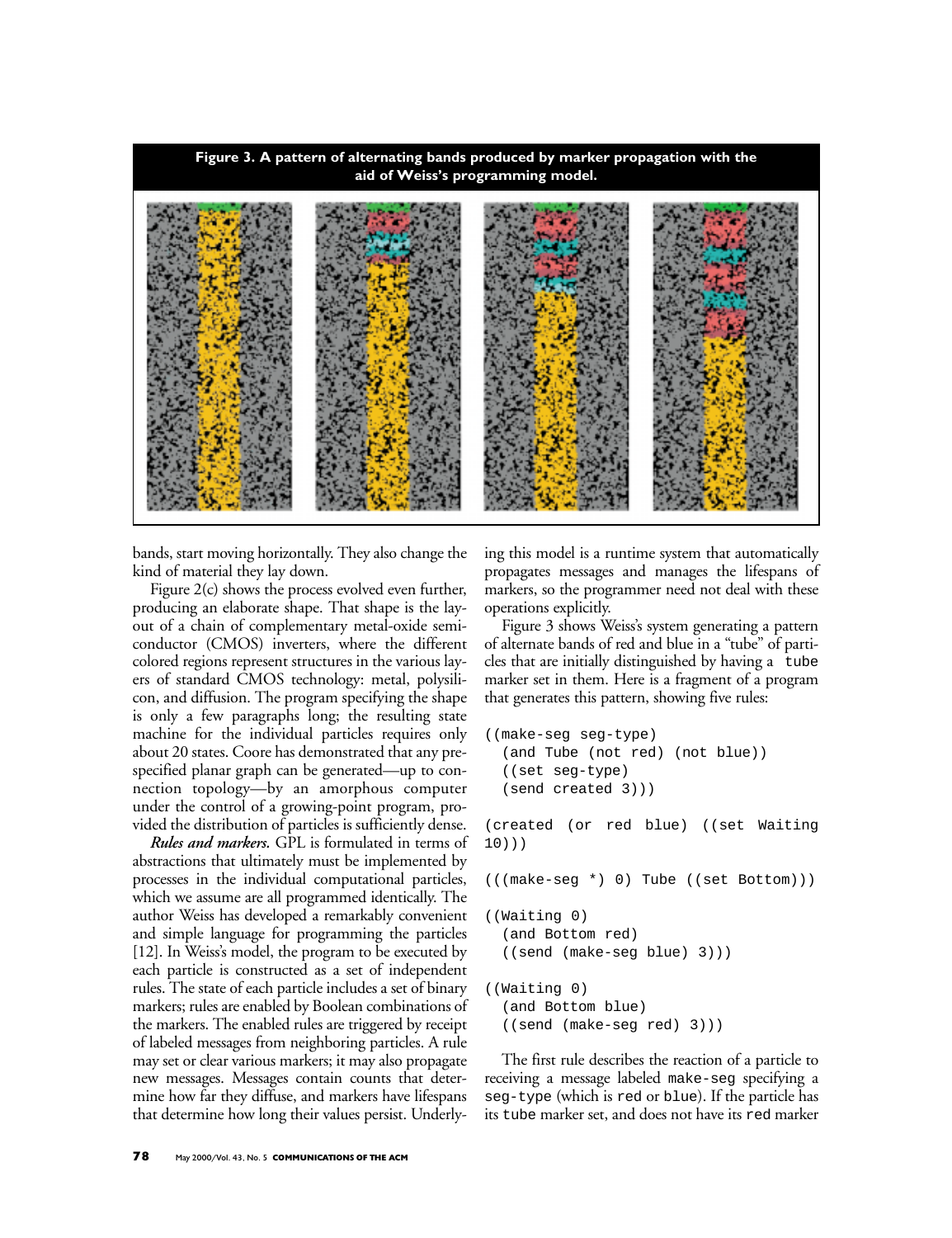or blue marker set, it sets the bit for the specified seg-type and sends a created message that propagates for three hops. The second rule says that when a particle receives a created message, and it has the red marker or the blue marker set, it turns on its waiting marker with a lifetime of 10. The third rule says that any particle whose tube marker is set, that then receives any make-seg message with a hop count of zero, should set its bottom marker. The fourth rule says that when the lifetime of the waiting marker runs out, and the particle has both the red and bottom markers set, the particle sends a (make-seg blue) message, which propagates for three hops. The fifth rule analogously causes blue particles to send red messages. The result is alternating red and blue bands along the length of the tube.

individual cells. A language of shapes, analagous to GPL, could allow programmers to generate prespecified macroscopic shapes in amorphous media by prescribing local shapes in individual particles.

Looking to biology also indicates that progress in amorphous computing may demand new approaches to fault tolerance. Traditionally, a system architect seeks to obtain correct results despite unreliable parts by introducing redundancy to detect errors and substitute for bad parts.<sup>1</sup> But in the amorphous regime, getting the right answer may be the wrong idea; it seems awkward to describe such mechanisms as embryonic development as producing a "right" organism by correcting bad parts and broken communications. Rather, the fundamental question is how to abstractly structure systems so we get acceptable answers, with high



*More metaphors from biology.* These sketches barely hint at the new primitives and organizational principles required for effective control of amorphous computing systems. Tapping the use of metaphors from biology has only barely begun.

A particularly fruitful source of inspiration from biology should emerge from the observation that even the most basic morphogenetic processes, such as gastrulation in embryo development, involve cell migration and deliberate changes in cell shapes. Figure 4 shows some evocative simulations by the author Nagpal, based on mechanical models of epithelial cells [10]. In Nagpal's model, each individual cell preserves its volume but has actuators (in this case, fibers) it can stretch or relax to change cell shape; it can also react to the stresses in its neighbors. The entire collection of cells bounds a fluid-filled cavity constrained to preserve volume as cell shapes change. The figure shows how different shapes and behaviors (such as elongation and invagination) appear as the result of changes by

probability, even in the face of unreliability.

*Physics and conservative systems.* Physics, as well as biology, can be a source of new metaphors for amorphous computing. The mechanisms just discussed are based on a "chemical diffusion" model. Chemical diffusion and other dissipative processes, such as heat diffusion, are natural candidates for simulation in amorphous media, because dissipation loses information, erasing microscale errors in computation. In contrast, the fundamental processes in the physical world are conservative. Simulating conservative processes, such as those characterized by the wave equation, is much more difficult, because conservative (and especially reversible) processes never forget the error

 ${}^{1}$ A compelling demonstration of this approach is the Hewlett-Packard Laboratories' Teramac, a massively parallel computer constructed from defective chips; it reconfigures itself and its communication paths to avoid the broken parts and compensate for irregular interconnections [5]. Although Teramac is built from conventional chips, its designers view it as a prototype architecture for designing nanoscale computers that would be assembled by chemical processes in which a significant fraction of the parts might be defective.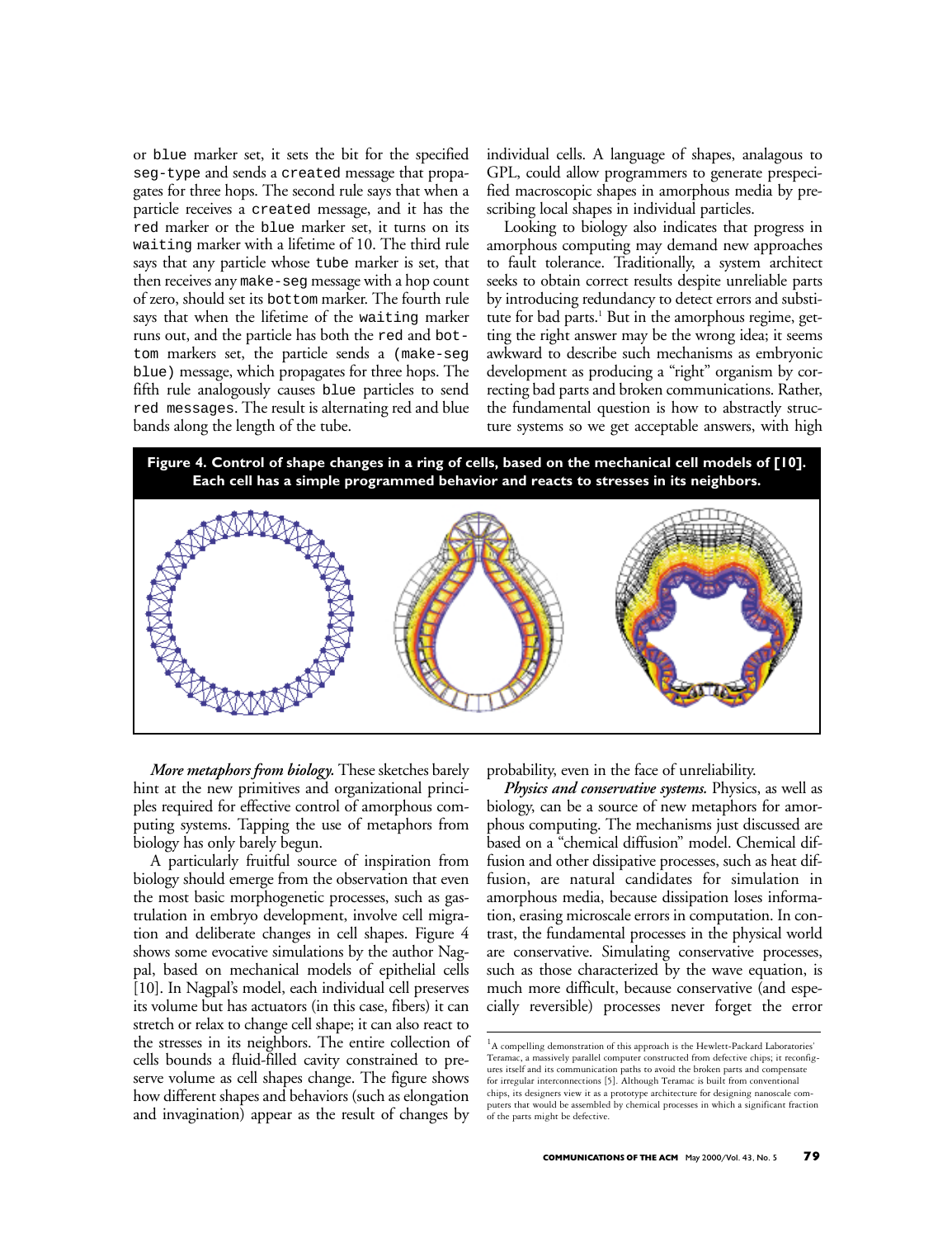

accrued. It is an especially challenging task to formulate processes manifesting exact conservation laws in such a way that imperfection in the implementation does not impair the exact conservation.

One approach, investigated by the author Rauch, is to simulate processes in terms of explicit discrete computational tokens of the conserved quantities [11]. With such a scheme we can guarantee global conservation by formulating the process in terms of local exchanges of the tokens. Conservation laws then emerge globally as consequences of the local exchanges. This scheme is essentially the program advocated by Donald Greenspan for making "particle models" of physical systems [4].

The use of discrete tokens to represent conserved quantities works only if we guarantee the tokens are not lost or duplicated if the communications network is imperfect or if the computational particles fail. One idea is to represent our tokens in a redundant distributed form. In the spirit of amorphous computing, we should be prepared to use profligate amounts of local computation to compensate for the unreliability of the individual elements, but the details of how to generate conservation robustly remain an important challenge.

### **Cellular Computing**

A major impetus for the study of amorphous computing is that the ability to program amorphous systems would greatly expand the set of physical substrates available to support information processing. One striking possibility is that we could create a programming technology based on living cells. Cells are isolated controlled environments housing complex chemical reactions. Cells also reproduce themselves, allowing creation of many copies with little manufacturing effort. The vision of cellular computing is to harness chemical mechanisms to organize and control biological processes, just as we use elec-

trical mechanisms to control electrical processes. The ability to control cellular function will provide important capabilities in computation, materials manufacturing, sensing, effecting, and fabrication at the molecular scale.

The authors Sussman and Knight have proposed a biochemically plausible approach to constructing digital-logic signals and gates of significant complexity within living cells [7]. This approach relies on co-opting existing biochemical machinery found naturally within cells as a basis for implementing digital logic. The "signals" in this logic system are represented by concentrations of certain DNA-binding proteins.<sup>2</sup>

The essential idea of cellular computing is to adopt the same strategy as is used in electrical engineering, where engineers create "digital abstractions" permitting the design of systems insensitive to variations in signal levels. The key to obtaining a digital abstraction is the existence of an inverting amplifier. This inverter must produce adequate noise margins, or ranges where signal variations in the inputs are not significant to the next stage in computation. Producing adequate noise margins requires an amplifier that is nonlinear and whose average gain is greater than unity.

To see how to construct such an amplifier in the cellular context, consider an "output" protein *Z* and an "input" protein *A* serving as a repressor for *Z*. A cellular computing "inverter" can be implemented in DNA as a genetic unit consisting of an *operator* (a binding site for *A*), a *promoter* (a site on the DNA at which RNA polymerase binds to start transcription), and a *structural gene* coding for production of *Z*.

In order for *Z* to be produced, an RNA polymerase has to bind to the promoter site and transcribe the structural gene into messenger RNA. If a molecule of *A* binds to the operator site, the *A* molecule prevents the docking of the RNA polymerase to the promoter site, thus preventing transcription of the gene. Assuming that proteins are scavenged and have a finite lifetime, the concentration of *Z* varies inversely with the concentration of *A* (see Figure 5).

The gain of this "inverter" can be increased by arranging for multiple copies of the structural gene to be controlled by a single operator. The required nonlinearity can be obtained by using multimer binding

<sup>&</sup>lt;sup>2</sup>Bacterial cells usually contain only a small number of molecules of any particular DNA-binding protein; this small number results in a degree of stochastic behavior in bacteria. In natural environments, this stochastic behavior provides a survival advantage by increasing the apparent diversity of a population [8]. For engineered systems, however, we would like the behavior to be as predictable as possible; this requires increasing the concentrations of the signaling proteins.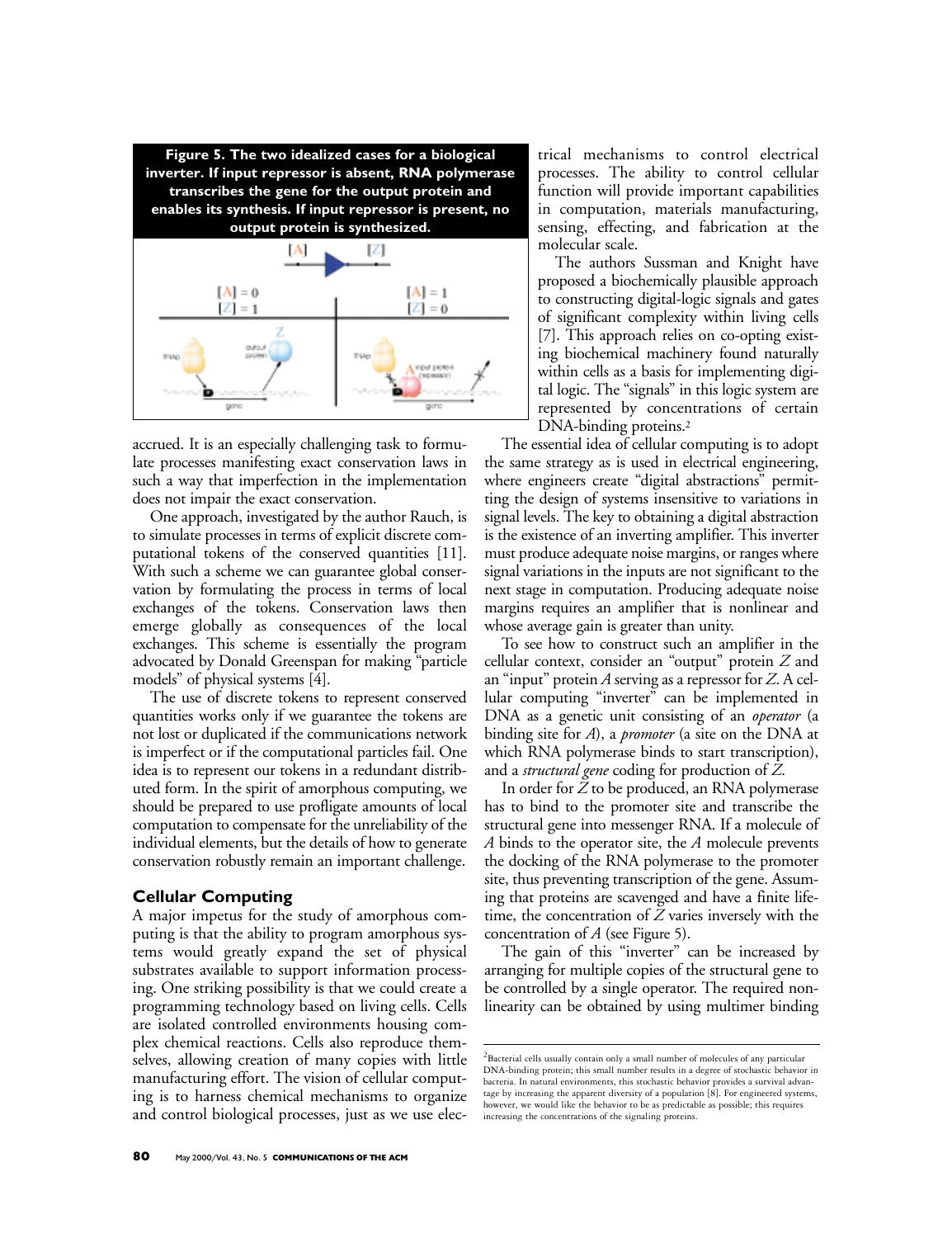proteins, or proteins constructed from several subunits that must come together to bind to the DNA.

Given the ability to implement inverters in cells, arbitrary logic gates can then be realized as combinations of inverters. For example, the NAND logic function can be implemented as two inverters with different input repressors but the same output protein; the output is produced unless inhibited by both inputs. More complex components, such as registers that store state, can be constructed similarly, just as in standard electrical logic design [12]. One difference is that, rather than using clocked circuits, cellular logic circuits are likely to be asynchronous and level-based rather than edge-based, because the signal propagation, based on diffusion of proteins, makes it difficult to achieve synchronization.

In addition to realizations of digital logic, cellular gates could also code for enzymes that induce some other action within the cell, such as motion, illumination, enzymatic catalysis, even cell death. Similarly, an input to a cellular logic gate could consist, not of the output of another logic gate, but of a sensor that creates or modifies a DNA-binding protein in response to illumination, a chemical in the environment, or the concentration of specific intracellular chemicals.

*A research agenda for cellular computing.* In principle, these foundations should be sufficient for implementing digital logic in cells. In practice, however, realizing cellular logic requires an ambitious research program. We do not have a library of the available DNA-binding proteins and their matching repressor patterns. We do not have good data about their kinetic constants. We do not know about potential interactions among these proteins outside the genetic regulatory mechanisms. Most important, we do not have a sufficiently clear understanding of how cells reproduce and metabolize to enable us to insert new mechanisms in such a way that they interact with cellular functions in predictable and reliable ways.

Beyond our lack of knowledge of the biochemistry, the design of cellular logic circuits raises difficulties not present with electrical circuits. To prevent interference between gates, a different protein must be used for each unique signal. Therefore, the number of proteins required to implement a circuit is proportional to the complexity of the circuit. Moreover, because the different gates use different proteins, their static and dynamic properties vary. And unlike electrical circuits, in which the threshold voltages are the same for all devices in a given logic family, the components (proteins) of cellular gates have different characteristics, depending on their reaction kinetics. Therefore, the designer of biological digital circuits has to take explicit steps to ensure the signal ranges for coupled gates are matched appropriately.

One effort required for making progress in cellular computing is the creation of tool suites to support the design, analysis, and construction of biological circuits. One such tool—called BioSpice—is a simulator and verifier for genetic digital circuits [12]. BioSpice takes as inputs the specification of a network of gene expression systems (including relevant protein products) and a small layout of cells on some medium. The simulator computes the time-domain behavior of concentration of intracellular proteins and intercellular message-passing chemicals. A second tool would be a "plasmid compiler" that takes a logic diagram and constructs plasmids to implement the required logic in a way compatible with the metabolism of the target organism. Both the simulator and the compiler have to incorporate a database of biochemical mechanisms and their reaction kinetics, diffusion rates, and interactions with other biological mechanisms.

An even more aggressive approach to cellular computing would be to genetically engineer novel organisms whose detailed structure is completely understood and accessible from an engineering standpoint. One idea for accomplishing such genetic engineering is to gradually transfer functionality from a wild type bacterial chromosome to one or more increasingly complex plasmids. As functionality is transferred, the gene sequences being transferred can be deleted from or inactivated in the wild type chromosome, leading to a cell dependent on the presence of the new construct. Eventually, when sufficient function is transferred to one or more plasmids, the original wild type chromosome can be deleted, yielding a novel organism. Careful choices in what is transferred could lead to the design of "minimal organisms" with clean modularity and well-understood structure. Such organisms could serve as substrates for precision cellular engineering.

## **Toward Nanoscale Computing: A Fantasy**

Even though biological cells come in vast numbers, cellular computing will be slow; we cannot expect diffusion-limited chemical processes to support highspeed switching. Thus, we do not anticipate that cellular computing in itself will be a good way to solve computationally difficult problems. On the other hand, the ability to organize cells into precise patterns and to cause cells to secrete chemical components could be the foundation for the engineering construction of complex extracellular structures and precise control of fabrication at the subnanometer level. This kind of engineering requires applying the organizational principles of amorphous computing to the